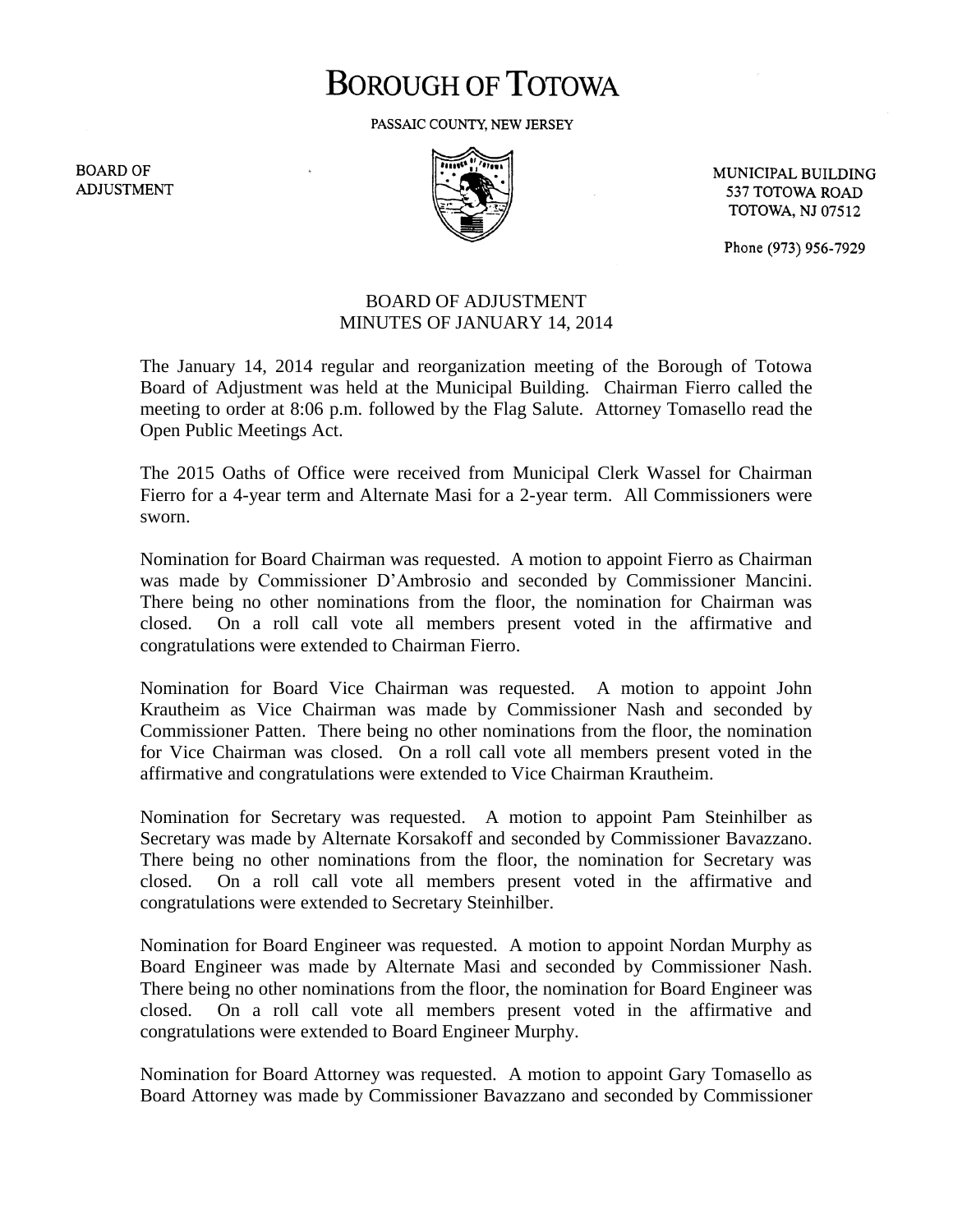Patten. There being no other nominations from the floor, the nomination for Board Attorney was closed. On a roll call vote all members present voted in the affirmative.

A motion to start our monthly meeting at 7:30pm instead of 8:00pm was made by Commissioner Patten and seconded by Commissioner D'Ambrosio.

A motion for the Board of Adjustments monthly meeting dates presented at our December 2014 meeting was made by Alternate Masi and seconded by Commissioner Mancini.

The reorganization meeting was over and the regular meeting of the Board of Adjustment was called to order by Chairman Fierro.

A motion to accept the minutes of the December 10, 2014 meeting was made by Commissioner Patten and seconded by Commissioner Bavazzano. On a roll call vote all Commissioners present voted in the affirmative.

#### $1^{ST}$  CASE: UNITED METHODIST CHURCH 105 CHURCH STREET, BLOCK 106, LOT 2

Applicant requesting Variance(s) of minor subdivisions.

Attorney Steven Veltri is representing the applicant. The applicant is requesting minor subdivisions and is looking for approval to reconfigure lot lines. There are 4 parking spaces on residential side and the applicant would like to establish that they are on the church side. There are variance(s) that need to be complied with and the applicant is willing to comply.

1<sup>st</sup> witness is Joseph Barbieri, his business address is 11 Furler Street in Totowa and he was sworn in by Attorney Tomasello. Mr. Barbieri is testifying as a professional planner and is considered an expert in his field by the board. Mr. Barbieri is proposing no physical change to the property, just a reconfiguration to the lot lines around the 4 existing parking spaces as they exist on lot 16 of Washington Place.

Exhibit A-Lot line adjustment plan. Variance(s) needed are lot 16-single family zone R-7, lot depth variance, rear set back, and off street parking spaces. Church variances are maximum coverage of the property, minimum front yard coverage, and minimum side yard butting the street. Exhibit A2, 3, 4, and 5 are photos. Photos were shown to Mr. Barbieri and the Board. Exhibit A-2 is the 4 parking spaces, A-3 is another view of the back of the home and parking spaces, A-4 is the view of exit road along Washington Place, and A-5 is the entrance of the church parking area.

Mr. Barbieri states 2 of the 4 spaces are handicap spaces which are critical to the church because they are closet to the entrance of the church. The 4 spaces have existed for 40 years in their current condition. Mr. Barbieri feels if passed the configuration and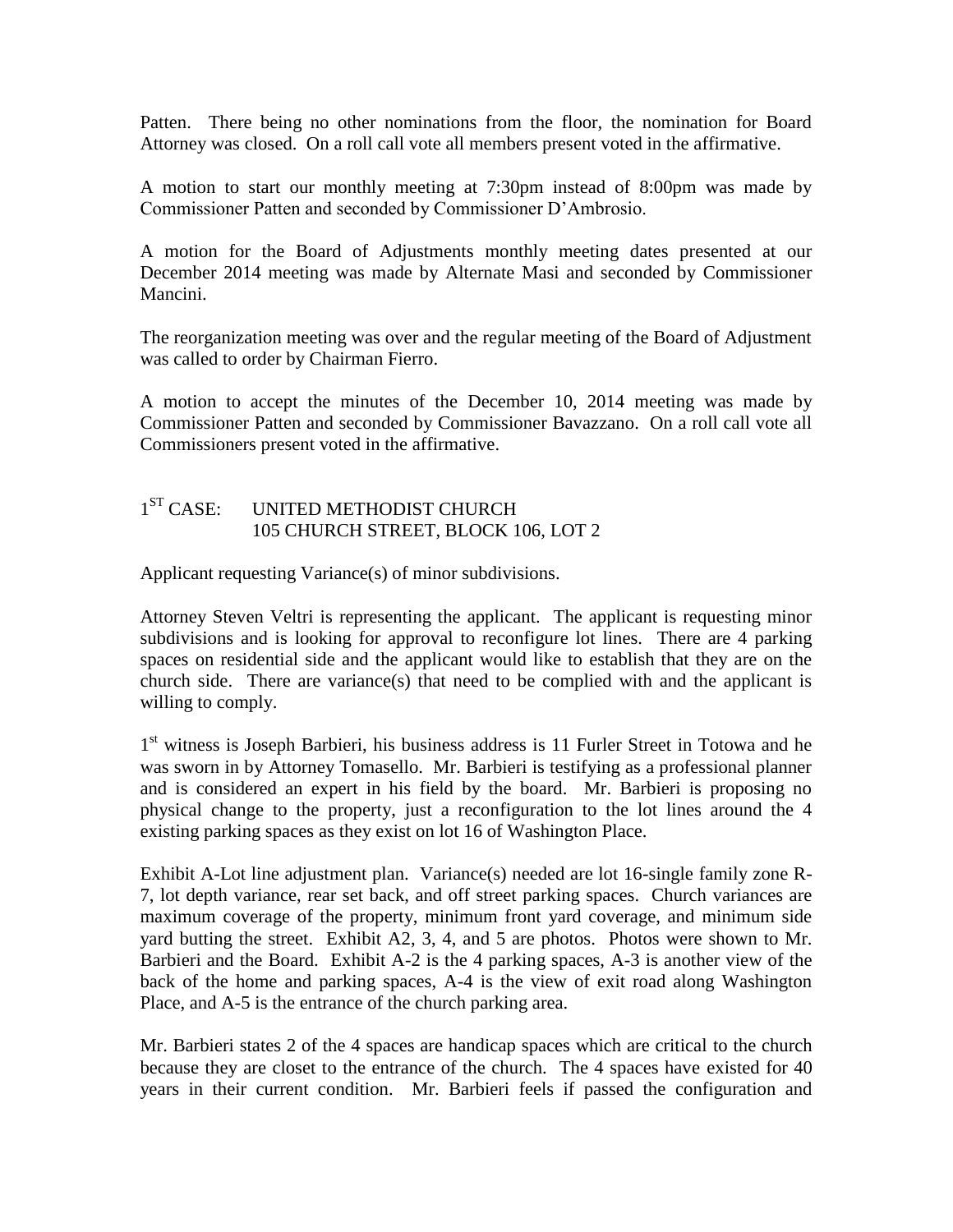function which has been utilized for church parking should stay the same. The house at 33 Washington Place has been rented out for over 15 years. Engineer Murphy's report states the applicant has made changes and resubmitting to the Borough for review, there are 2 waiver forms that will be submitted to the town and engineer for review, there is a note that has been placed on the revised plan for review.

Exhibit A-6 is a letter from the town of Totowa dated today, January 14, 2015. Chairman Fierro asked if the residents at 33 Washington Place, if passed will not be able to park there anymore, Attorney Veltri replies yes. Chairman Fierro also asked about snow removal. Mr. Barbieri replies that there is street parking where available or possible parking in the church. Commissioner Mancini asked how long has the home been there and Mr. Barbieri responds at least 15 years. Alternate Korsakoff asked what is the driving force to ask for this variance, and Mr. Barberi replies that the home is being sold. Commissioner Patten questions abolishing parking, Attorney Veltri would like to lease with property owner so they can control the terms.

Witness James Atkinson, resides at 131 Gordon Ave in Totowa was sworn in by Attorney Tomasello and is the trustee of the church. The church is trying to sell the property to a resident; the previous tenants leased 2 of the 4 parking spaces. The prospective buyers have been notified about the lease of the 2 spots, there have been no issues in the past with the parking spaces. Chairman Fierro asked about a long term lease. Mr. Atkinson says the perspective buyers are now renting the house. Chairman Fierro asked if there are other properties on Washington Place that have no off street parking. Mr. Atkinson states that address 51, 55, and 91 have no driveways back to garage. Mr. Atkinson also starts that lot 17 have driveway which means there should be plenty of space for 33 Washington Place. Alternate Korsakoff asked if the perspective buyers sell the house will the church have to come back to request this variance, Attorney Veltri replies yes. Commissioner Patten asked if there was consideration (since it is so important to the church) to abolish the house and make more parking, Attorney Veltri states that is not an option, there is no access from the house to parking spots. Commissioner Mancini asked if the lease would state that there would be no parking on Saturdays and Sunday while church is in session, Attorney Veltri said, that the 2 spots would be there's to use at any time.

A motion to grant the necessary variance(s) was made by Commissioner Patten and seconded by Commissioner Mancini. Vote 6-1 @ 8:53pm.

#### $2^{ND}$  CASE: LACKAWANNA VILLAS

## 75 LACKAWANNA AVE, BLOCK 177.01, LOT 8

Applicant requesting construction of residential buildings in I-2 industrial zone. Variance(s) lot are: lot depth of front yard setback, side yard, rear yard, F. A. R. ratio, number of parking spaces, size of spaces, stacked parking, landscaping, buffers, sidewalks, construction on adjourning properties, handicap parking and any others that may be required.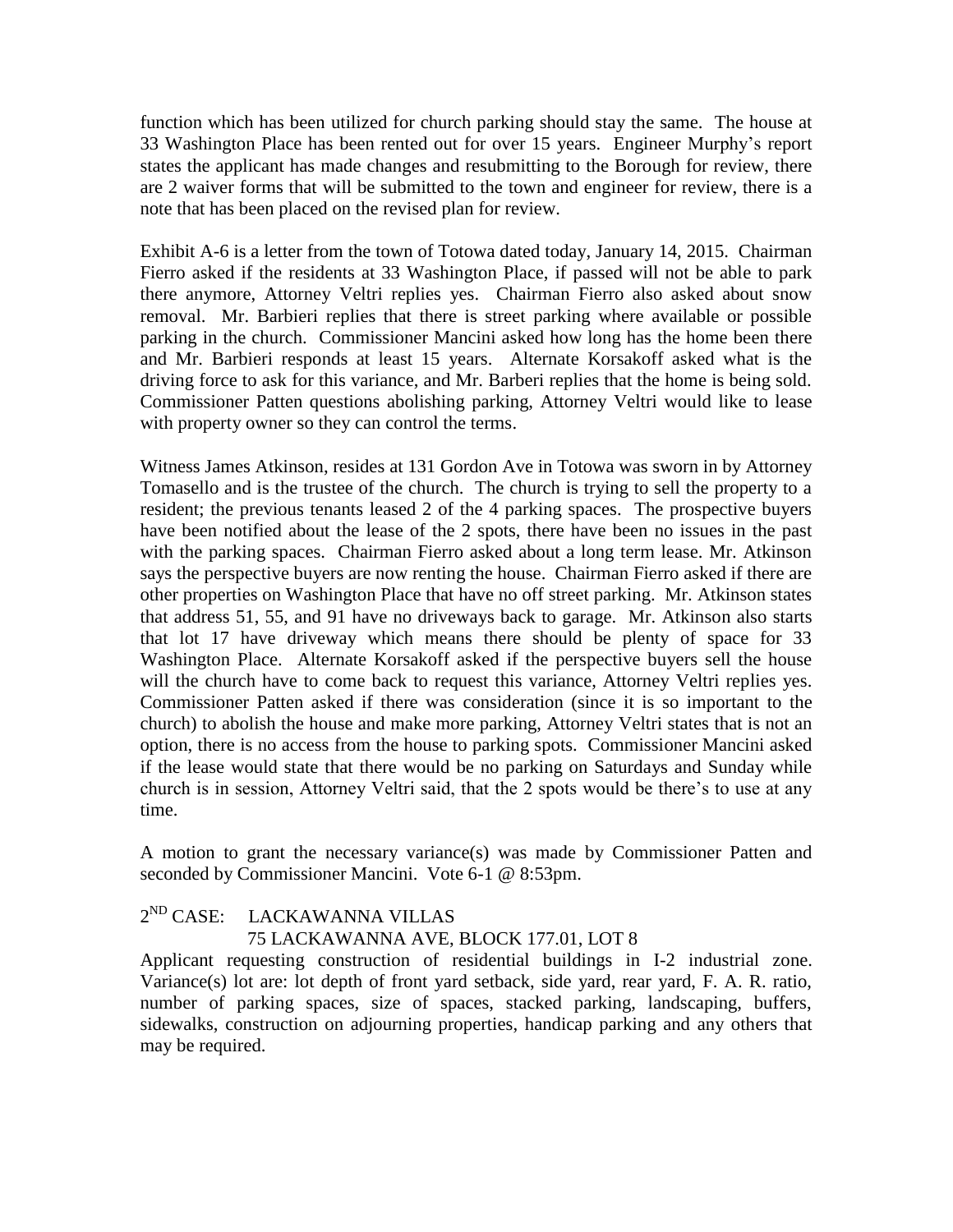Attorney Darren Del Sardo is asking for a use variance(s) in I-2 zone-multi story 2 building unit. Building 1 will have 15-1 bedroom units and Building 2 will have 9-2 bedroom units. 1<sup>st</sup> witness, Patrick McClellan, business address is 11 Furler Street. Mr. McClellan is a licensed civil engineer and was sworn in by Attorney Tomasello and is considered an expert in his field by the board. Exhibit A-1 is the site plan for Lackawanna Villas and is dated 11/17/2014. Exhibit A-2 is a plan with the existing property and what will be removed. Exhibit A-3 is the site dimension plan; this shows the two 3 story buildings on top of the parking spaces. The property is located in the I-2 industrial zone, which does not permit residential uses. The applicant is requesting a use variance for the proposed multifamily building. The following bulk variance(s) are needed; minimum lot areas, minimum lot width, minimum lot depth, minimum front yard, minimum side yard, minimum rear yard setbacks, maximum floor area ratio, maximum coverage, and maximum height. Exhibit A-3 shows the stack parking which are under the building and there are 6 spaces under building 1 and 4 spaces under building 2. The spaces will be assigned, and there are 9 parking spaces outside that are for guest to use. A stacked parking will be issued to a 2 bedroom unit. Of the 43 parking spaces, two are handicap. The applicant will add sidewalks if the county requires them to do so.

Exhibit A-4 is grading and utility plan, this shows the drainage and driveway access. Storm drainage locked within paved area of parking lot, an agreement of neighbor on existing manhole. The applicant is working on getting that memorialized in writing. If the agreements are not made with the neighbor, than the county drainage system in front of the property would be used and the county would need to approve. Mr. McClellan is not a traffic engineer but with his knowledge he can say that 132 vehicle trips could be made each day. Mr. McClellan feels that the shortage of parking spaces is not as much of a concern because they will be assigned and there is control over it by the signed leases. In regards to landscaping, there is landscaping on the plan and 6 trees are proposed on plan, if more are needed the applicant will comply. Engineer Murphy asked if the applicant could submit the number of sewer and water as stated, Mr. McClellan states they will submit. Mr. McClellan also states that the environmental open channel on the eastern side is 20% of the property will not be disturbed.

Patrick Spina is representing Terry Ryan and Sean Ryan. Mr. Spina's business address is 97 Lackawanna Ave, Totowa. Mr. Spina asked Mr. McClellan asked if the applicant decided to build business offices they would not need to ask for as many variance(s). Mr. McClellan states he cannot answer that, some things may have to be approved; he can say that they would not need to get a use variance with that application. Attorney Spina asked if the residential butting the commercial needs a buffer. Mr. McClellan states not that he is aware of; they would need a % of the parking area for landscaping which they will comply with if need be. Lackawanna is a county road. The proposed applicant will supply 43 parking spaces, which includes 2 handicap spots. Attorney Spina states that is the applicant reduces that number of unit, then there would be less parking and that would comply with C variance. Mr. McClellan agrees with that statement.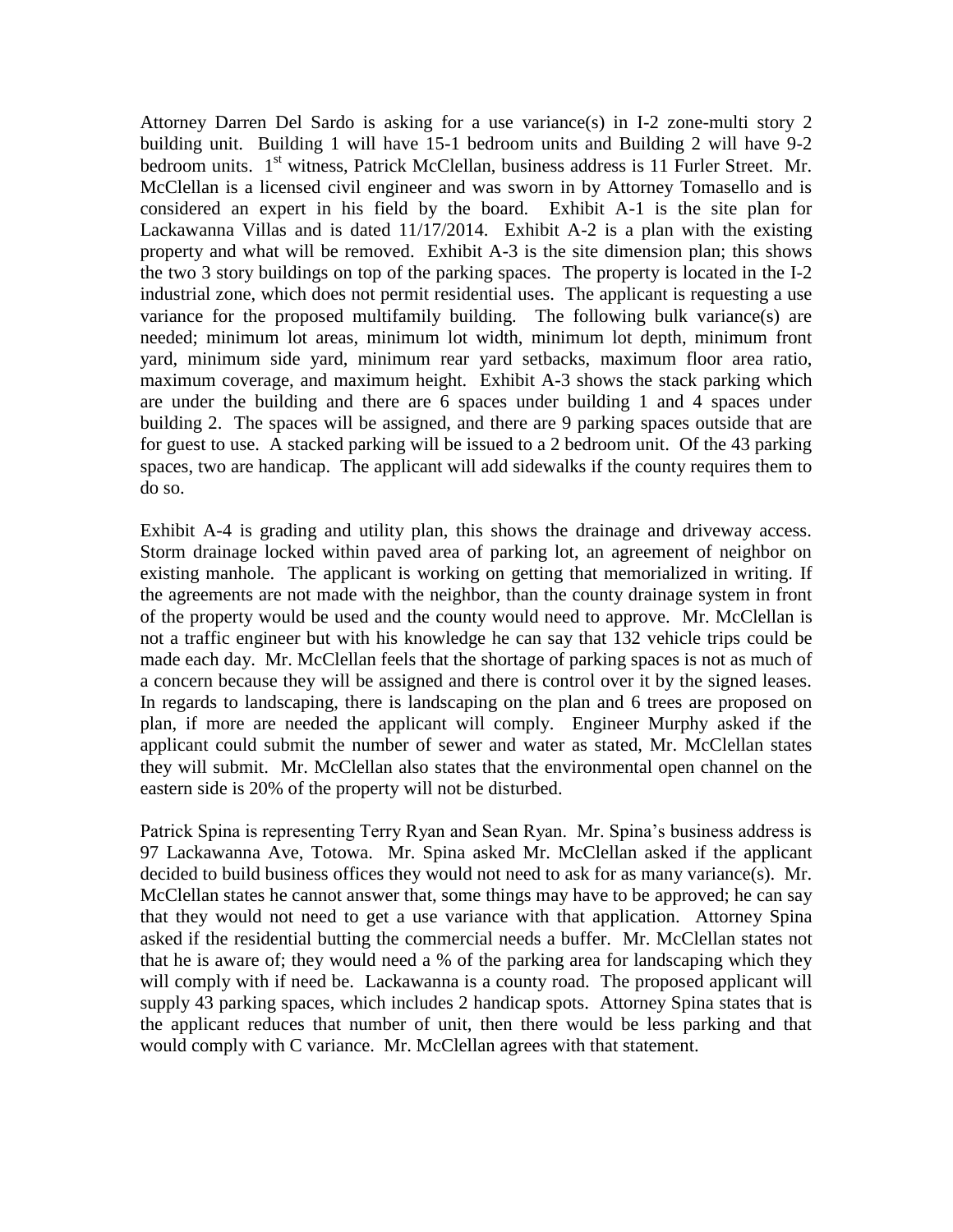Exhibit 0-1 is a letter dated 11/19/14 from the Code Official Alan Burckhardt. The letter denies the application for the following reasons; construction of residential in I-2 industrial zone not permitted, additional lot area coverage, lot depth, front set back, side yard, rear yard, F.A.R. ratio, number of parking spaces, size of spaces, **stack parking prohibited, landscaping, buffers, sidewalks, construction on adjoining properties**, and any others that may be required. **Bold** items were not addressed in applicant's variance(s). Attorney Spina asked if Mr. McClellan could design a building with fewer units and that would eliminate most of the variance(s). Mr. McClellan said the owner wanted to maximize the space without using the environmental area.

Mr. McClellan states that building 1 which has 15-1 bedroom units. There will be 6 stacked parking spaces and 1 single space at this unit. The remaining 7 units will have parking outside. Building 2 which have 9-2 bedroom units. There will be 4 stacked parking spaces and 3 single spaces. The remaining 2 units will have parking outside. Attorney Spina asked is there are any other districts in Totowa that have this type of plan. Mr. McClellan said he cannot answer that and refers to the planner for that question. Attorney Spina would like to know why there are no sidewalks proposed in the plans. Mr. McClellan states that they do not feel the need for sidewalks that go nowhere, but if the county requires it, then they will comply. Attorney Spina questions snow removal. Mr. McClellan says there would be an outside company that would remove the snow from the property if need be. Attorney Spina wants to know about traffic. Mr. McClellan states that according to the county requirements this proposal complies.

2<sup>nd</sup> witness is Steven M Coppa, licensed Architect. Mr. Coppa's business is at 97 Lackawanna Ave and he was sworn in by Attorney Tomasello. He is considered an expert in his field as stated by the board. Mr. Coppa states there is strong demand for 1 and 2 bedroom housing in Totowa. Exhibit A-9 is a color rendition of the building and it shows there is an elevator and stairway in each unit. Because of the size of the lot, adjustments are needed to make. Mr. Ryans building next door is a squared lot, which makes design easier. There was careful consideration when drawing these plans. A one unit building was not a consideration because of the size of this property. Exhibit A-10 is the building elevation and floor plan. Exhibit A-11 is the  $2<sup>nd</sup>$  building elevation and floor plan. Commissioner Patten asked what is entailed in each unit level. Mr. Coppa says it has street level parking, stairway and elevator, and varies from 1 to 2 bedroom units on each floor. Engineer Murphy asked about the mechanical equipment and where will it be. Mr. Coppa there will be nothing on the roof, it will be contained. Engineer Murphy wanted to know if the parking area is screened or closed. Mr. Coppa states they are screened in. Alternate Korsakoff wanted to know about the garbage disposal. Mr. Coppa states there will be a screened in dump site on the outside of the building.

Attorney Spina would like to know if there are any other applications like this that have been approves. Mr. Coppa cannot answer that concern. Mr. Spina would like to know if an office building could be built. Mr. Coppa replies yes. Attorney Spina asked if reducing the footprint from 2 to 1 could give buffers from residential to commercial. Mr. Coppa said that with the loss of environmental area, that caused the construction to be a challenge.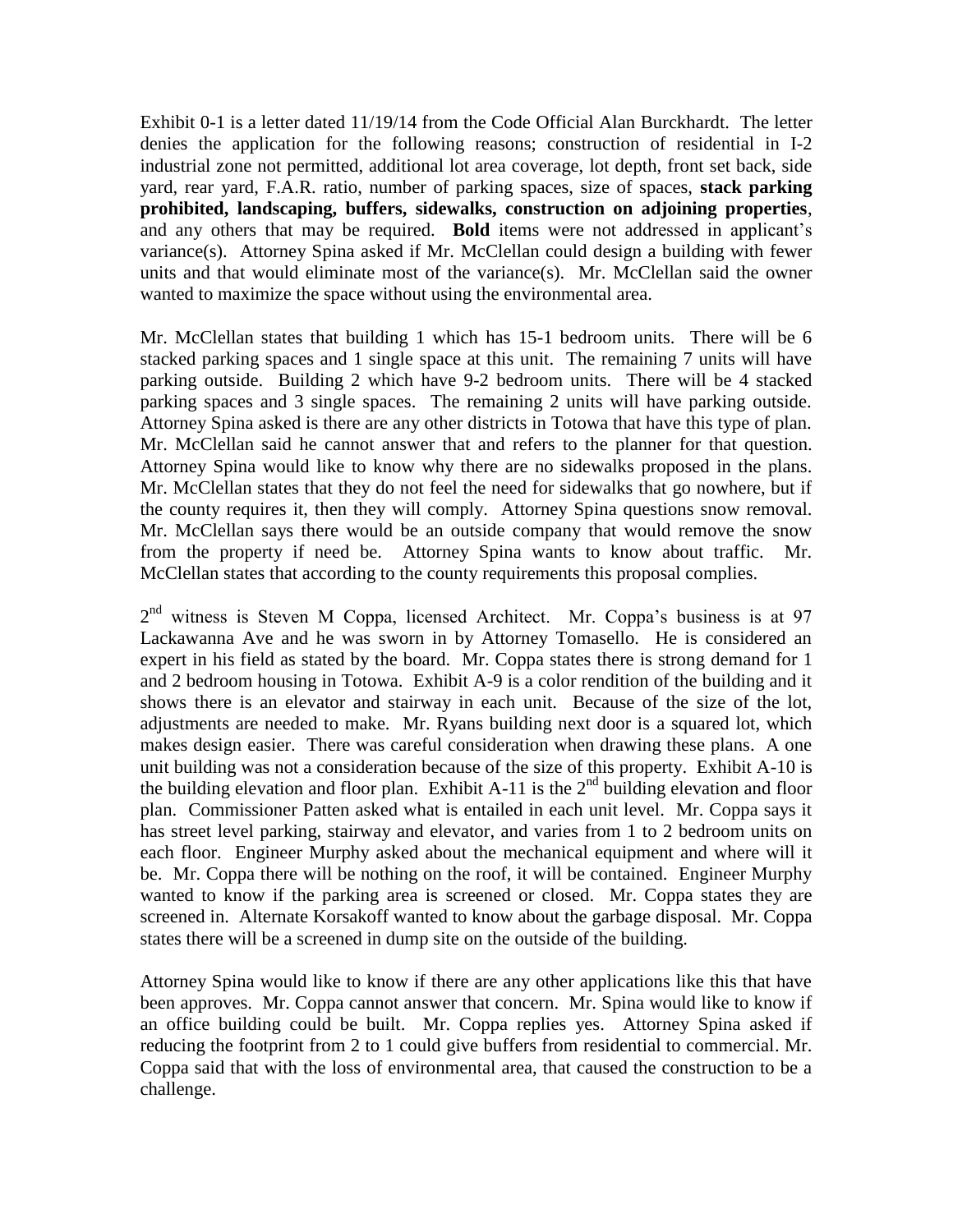3<sup>rd</sup> witness, Joseph Barbieri, professional planner, was sworn in by Attorney Tomasello. Mr. Barieri is considered an expert in his field by the board. Mr. Barbieri explains that the applicant is seeking a use variance(s) in a  $D-2$  zone. He feels that the constraints of the property are on the narrow side and the stream in the back and ditch take up 30% of the property, which makes the design difficult. Mr. Barbeiri states that the applicant could build businesses, but would still need C variance(s). He feels that a residential dwelling would give a nice flow from residential to commercial and act as a buffer. Mr. Barbieri also feels that there would be no hardship to the borough, town or surrounding property owners.

The parking variance(s) that this application falls into is an R-AH zone, which is a multifamily housing. This zone requires two parking spot per unit. Other variance(s) for parking are RS-IS which requires 2 parking spaces for each 2 bedroom units and 1.8 parking spaces for every 1 bedroom units-this would total to 45 parking spaces need for this application. Another parking variance(s) is Affordable family townhouses, which requires 1.5 parking spaces per unit and 0.25 visitor spaces-this would total 42 parking spaces. The last parking variance(s) is RS-C, which are senior citizens housing, which requires 1 parking space per unit.

Exhibit A-12 which is the property survey for the buyers. Mr. Barbeiri explains that an I-2 bulk schedule would be 110'wide x 200'deep for a business building. That size is similar to the Hanson and Ryan building that neighbors the applicant's lot. Mr. Barbieri states that this property is 298'wide x 99' at the northerly side and 154' at the southerly side. Mr. Barbeiri feels that the unique physical characteristics of this property that an office building would not work with the I-2 requirements. In his professional opinion, he could put a commercial building there as Mr. Spina is suggesting, but it would not look aesthetically correct like the Hanson and Ryans building. Mr. Spina asked if you can build a commercial building on this lot, Mr. Barbieri answers yes. Mr. Spina wanted to know if there are any districts in Totowa that permit this type of residential development. Mr. Barbieri answers no, this is the first and since there are no guide lines he is hoping the Borough would trust the experts' choices for this unique application. Mr. Spina would like to know if Mr. Barbieri acknowledged there are 14 C variance(s) with 1 D variance that is required for this application. Mr. Barbieri is aware of that variance(s) required. Mr. Spina states that if the applicant reduces that number of units that would also reduce the number of parking spaces. Mr. Barbieri believes that is a true fact. Mr. Spina would like to know why they are not proposing fewer units. Mr. Barbeiri states that is not what the applicant is requesting.

Engineer Murphy would like to add information about Mr. Burkhardt's letter. There are some un-necessary variances-they could be waivers. The applicant complies with the landscaping required. There is no wavering for buffers. Stacked parking is nonconforming and is considered a design waiver not a variance. The county will require sidewalks, which the applicant stated they will comply. The construction on adjoining properties is not a variance condition. The ADA parking will need to make sure it is noted on plan and complies with regulations.